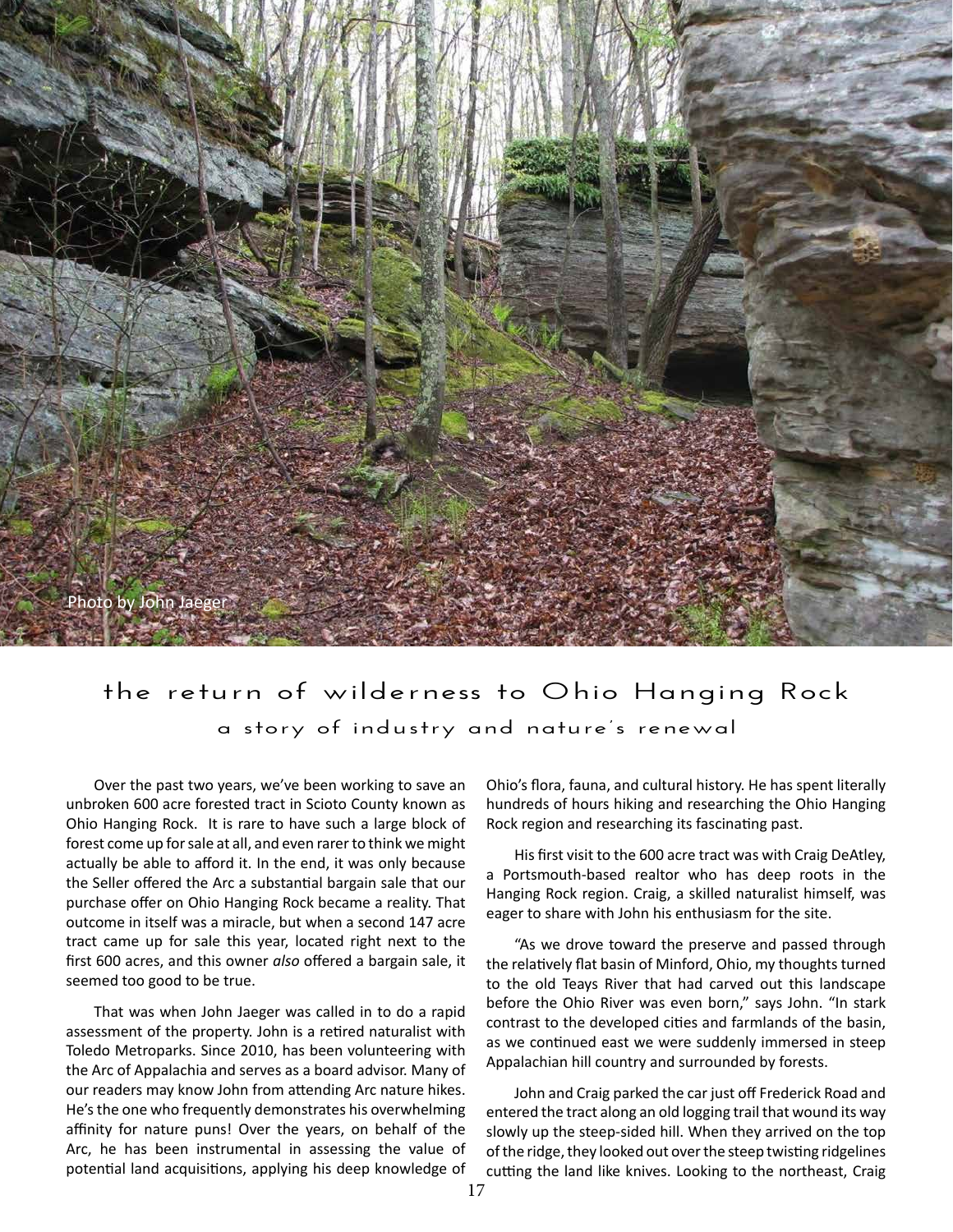

*Public hiking trails winding through Ohio Hanging Rock are planned for completion sometime in 2019-2020.* 

## **expanding the Ohio Hanging Rock land campaign**

pointed his finger to the next ridgeline over and said, "John, that's part of the tract too. And so is that one over there. And that one too." It struck John with a shock that *everything* he could see, *everything* in the entire viewshed, could actually be potentially preserved.

John made several return trips to Ohio Hanging Rock, sometimes with members of the Arc's staff and board, and once with Ohio's ODNR Chief Botanist, Rick Gardener, to assess the health and biodiversity of the forest. What they found was that the rich and diverse plant communities of Ohio Hanging Rock share characteristics of both Shawnee State Forest and Wayne National Forest,which is not surprising since geographically Ohio Hanging Rock lies between the two.

The wealth of waterways at Ohio Hanging Rock - an astonishing 10 miles in total for both tracts - combined with its highly dissected topography produces a high density of narrow ravines. These provide ideal habitat for stunning displays of wildflowers which carpet the lower elevations each spring. Especially abundant are Star Chickweed, Hepatica, Jack in the Pulpit, Dwarf Crested Iris, *Trillium grandiflorum, Trillium erectum,* Wild Oats, Foamflower, Long-spurred Violet, and Bluebells. More noteworthy, although less abundant, are mountain laurel, showy orchis, pink lady's slipper, cornel-Leaved Aster, Hartley's Club Moss, and Northern Rose Azalea. State listed species include Yellow



*John Jaeger at Ohio Hanging Rock*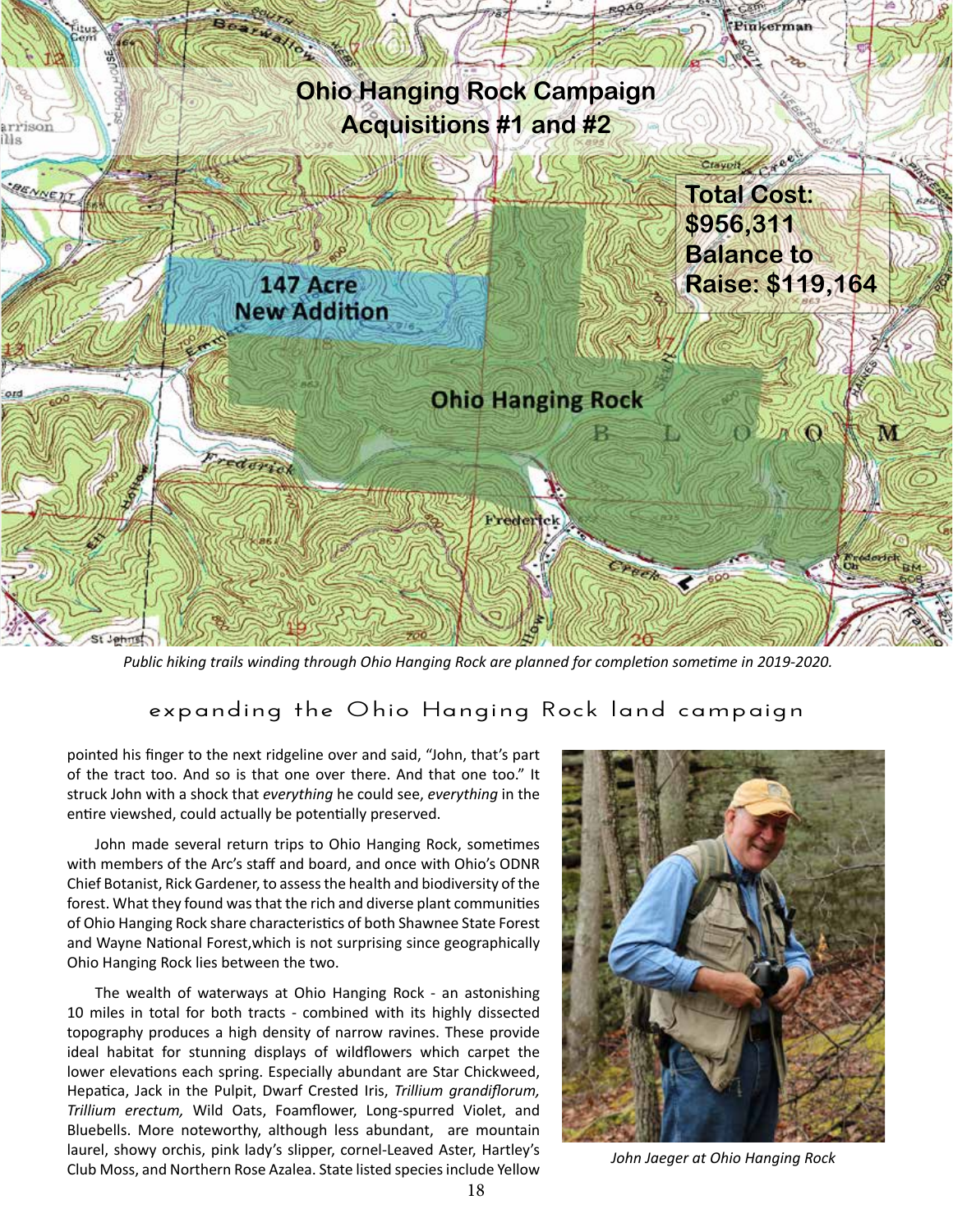

*Towering rock formation by Lewis Ulman.* 

Crown-beard, Small-flowered Alum-root, Feather-bells, and Southern Red Oak.

Growing along Frederick Creek's floodplain within the future preserve boundaries grow the rare White Walnut, as well as Black Walnut, Yellow Buckeye and massive Sycamores. The floodplain understory is carpeted with mounds of colorful Miami Mist and Sweet William each spring.

The trees within the forest are not particularly old, due to the fact that the most recent timber harvest occurred back in the 1970's. Although a fairly young forest, it has a remarkably balanced and diverse representation of the same species that would have grown here in pre-settlement time, including an abundance of oaks and hickories.

"It is inspiring to see the resilience of the forest here," notes John. "We've had over 100 years of commerce and only 40 years of regrowth, and look around you, the trees are well on their way to becoming mature again."

Many species of amphibians take advantage of the pristine waterways that meander throughout the preserve. Frogs, toads, and salamanders breed in abundance in the wetlands and riparian corridors. Even in the ruts of the now abandoned county roads that traverse these hills, amphibian eggs and larvae abound.

The tract is documented summer hunting grounds for a federally endangered bat, the Northern Long-eared. It also shelters dense populations of Worm-eating Warblers – a signature bird of large unbroken forests in the East.

Both tracts are nearly identical in their natural attributes. They boast rich floral understories and a high density of hills and waterways. What is unique in the second tract is a small native prairie opening on the central ridgetop.

"When it comes to building effective and efficient natural areas, bigger is better," John says. "At 750 acres, this preserve encompasses well over a square mile of natural area! A block of land this big provides countless benefits for wildlife. Its size helps resist invasive plant species, and provides better protection for warblers that require large tracts of unbroken forest to successfully reproduce."

John also points out the remarkable fact that these two tracts contain slopes that face each point of the compass. This distinctive attribute of the local topography is its wide variety of micro-climates, differing dramatically from each other in light and moisture.

The Arc is working with the enthusiastic faculty at Shawnee State University to use Ohio Hanging Rock as a resource for higher learning. Biologists and geologists are on board to develop Ohio Hanging Rock as a research and learning center. Herpetological, geological and mammalian studies have already been conducted on the property by students and instructors.

Just like spring follows winter, the industrial era at Ohio Hanging Rock is well into its season of renewal. Although the hand of man is still in evidence, the region's human artifacts and memories of hard labor are being romanced by the softening dissolution of rain, the winding roots of trees, and the grace of moss and lichens. T